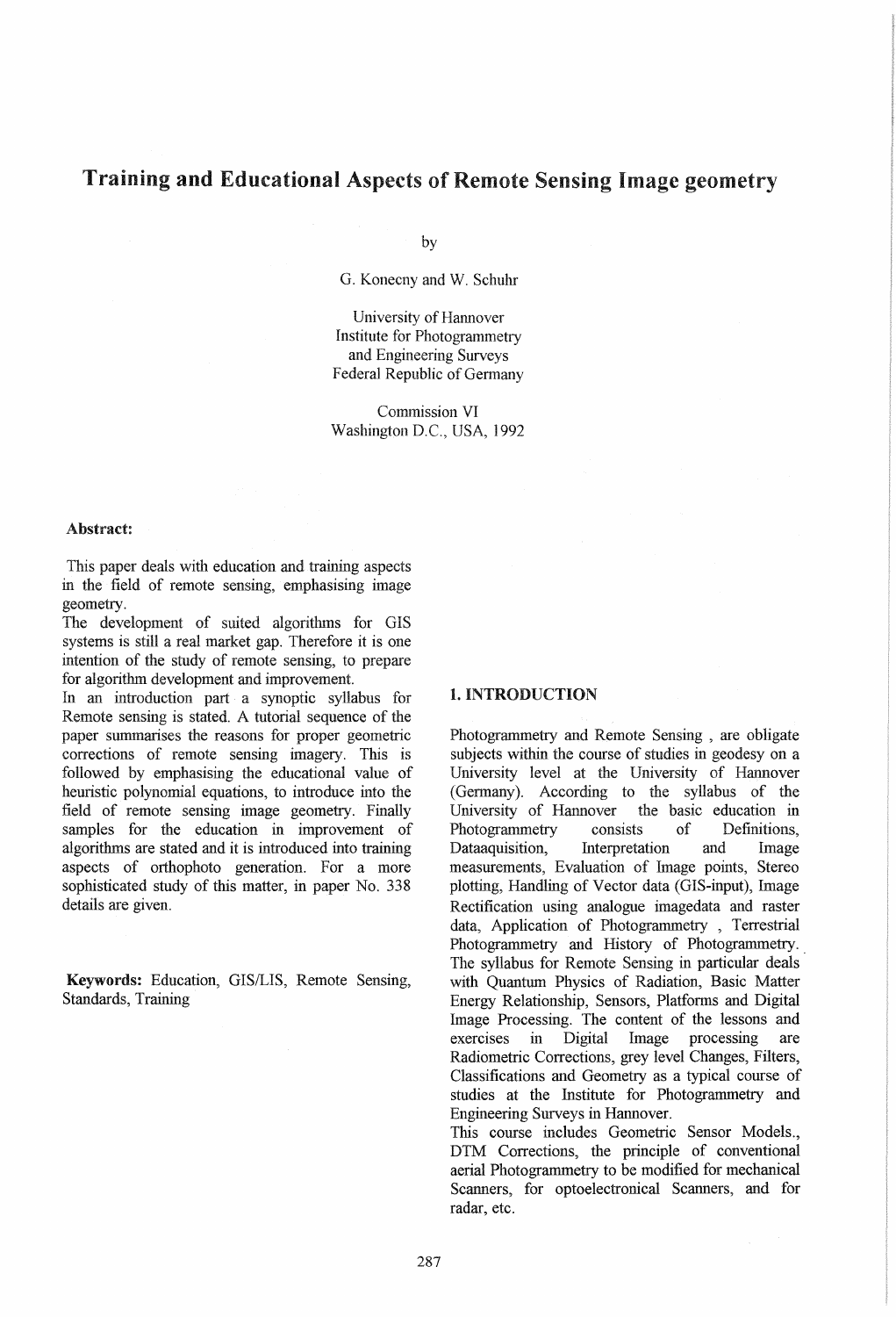# 2. EDUCATION IN GEOMETRIC IMAGE PROCESSING

## 2.1 Teaching on reasons for geometric image correction

The tradition in Hannover emphasises the role of geometry for the practical application of remote sensing techniques.

The didactic concept is permanently adapted to practical requirements. It starts with pointing to the fact, the main reason for geometric image processing is, to derive geometric correct positions of the pixels, which contain surface related grey value information, in order to achieve a reliable geocoding of geometric distorted remote sensing image data for the correlation with GIS- or map-data.

Thus the full success of a remote sensing mapping campaign depends on the ability of a proper rectification of geometric distortions, in particular, to avoid misinterpretations due to mismatching within a GIS.

Main objectives in this context are the providings of suited algorithms and software, necessary to produce (digital) geometric corrected raster data of remote sensing imagery in view of

- GIS Integration

- mosaicing,

- sensor comparison,

- updating etc..

This task has been solved by the development and improvement of suited algorithms, which at least allow to calculate 3 dimensional and not only 2 dimensional ground control point coordinate information.

## 2.2 Leading to geometric approaches

The transformation of imagedata into a map or GIScoordinate system is an interpolation problem.

The interpolation process can be based on

- ground control point- and/or texture information,

- housekeeping data (like airborne GPS etc.) and on

- combinations of both types of data.

Ground control point data is derived from known numeric coordinate values, from GPS, from maps and/or from imagecoordinates of corresponding points, which can be verified manually, but increasingly by interactive digital (relative and absolute) correlation techniques.

There are in principal 3 categories of algorithms to solve the geometric problems for remote sensing imagery:

- non-parametric interpolation methods

- (physical) parametric methods and

- combined approaches.

Non-parametric interpolation methods are namely

- polynomial equations,

- spline functions,

- interpolation in a stochastic field, like moving average, weighted mean, linear prediction etc..

For images of flat terrain 2 dimensional heuristic polynomial equations for limited areas and stable flight conditions for some cases already allow to obtain sufficient accuracies for geometric accuracies for geometric calculations.

The advantages of 2 dimensional polynomial equations beside others are

- the didactic value for introducing into digital geometric image processing,

- suitability for quick programming

- satisfying for limited areas of flat terrain

- support for approximate value determination

- support for blunder detection

Some disadvantages of 2 dimensional polynomials are

- arbitrariness

- limited area of validation

- a blockadjustment based on arbitrary polynomial equations of higher than first order shows an extreme bad error propagation.

- restriction for 2 dimensions.

## 2.3 Education **in** improvement of algorithms

GIS systems still lack suited algorithms for geometric as well as for radiometric manipulation of the data. The development of suited algorithms for GIS systems is still a real market gap. Therefore it is one intention of the courses of study of remote sensing at the University of Hannover, to prepare the students for algorithm development and improvement.

In this context the formulation of strict geometric algorithms for remote sensing imagery is a typical sample for algorithm development. From the basic idea a physical parametric solution is envisaged, which allows to calculate

- the global and local behaviour of the sensor position and attitudes,

- 3dimensional ground control point coordinates and - computation of imagecoordinates for 3 dimensional output raster data (resampling).